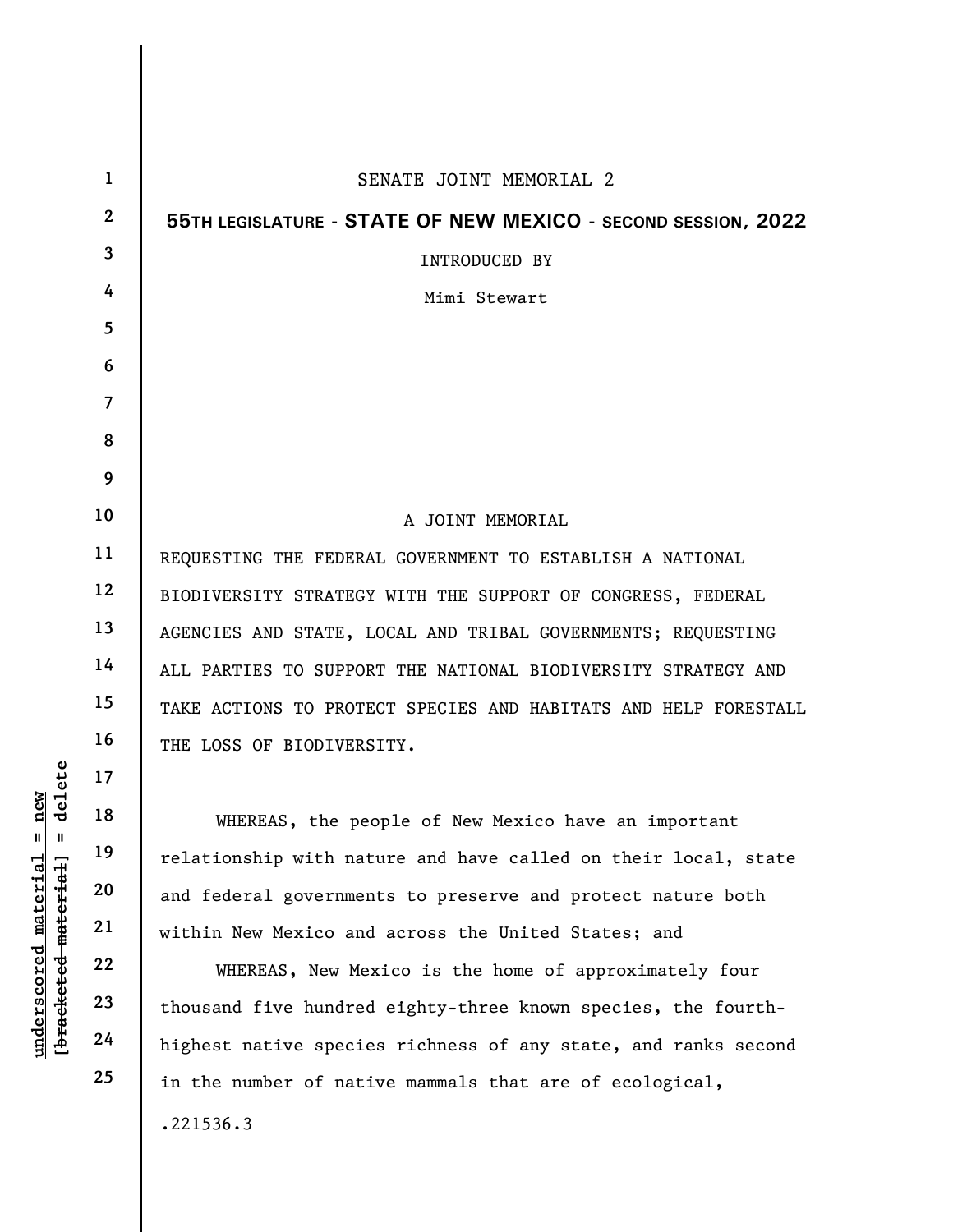spiritual, cultural, historic, recreational and scientific value to the people of New Mexico and that need to be protected, both now and for future generations; and

WHEREAS, New Mexico has the fourth-highest plant diversity of any state, with more than two hundred thirty-five rare and endangered plant species and one hundred nine species that occur nowhere else in the world; and

WHEREAS, as of 2020, there are one hundred sixteen wildlife species in New Mexico that are state-listed as endangered or threatened, and there are over seventy wildlife species in the state that are federally listed as endangered under the federal Endangered Species Act of 1973; and

WHEREAS, many New Mexico pollinators, including native bees and butterflies, are in decline and studies show declines of sixty to eighty percent in insect populations, including insect pollinators, in recent years; and

WHEREAS, New Mexico and the United States are facing an unprecedented biodiversity crisis, largely driven by human activity; and

UNEREAS, New Mexet of the area corrected activity; and activity; and activity; and activity; and wHEREAS, human-<br>
wHEREAS, human-<br>
21 damaging the earth's<br>
22 percent of the area corrections<br>
24 species; accelerating WHEREAS, human-driven activities are significantly damaging the earth's ecosystems by altering seventy-five percent of the area of terrestrial environments and sixty-six percent of marine environments; exploiting wildlife and plant species; accelerating climate change; polluting air, land and water; and introducing invasive species; and

 $- 2 -$ 

.221536.3

1

2

3

4

5

6

7

8

9

10

11

12

13

14

15

16

17

18

19

20

21

22

23

24

25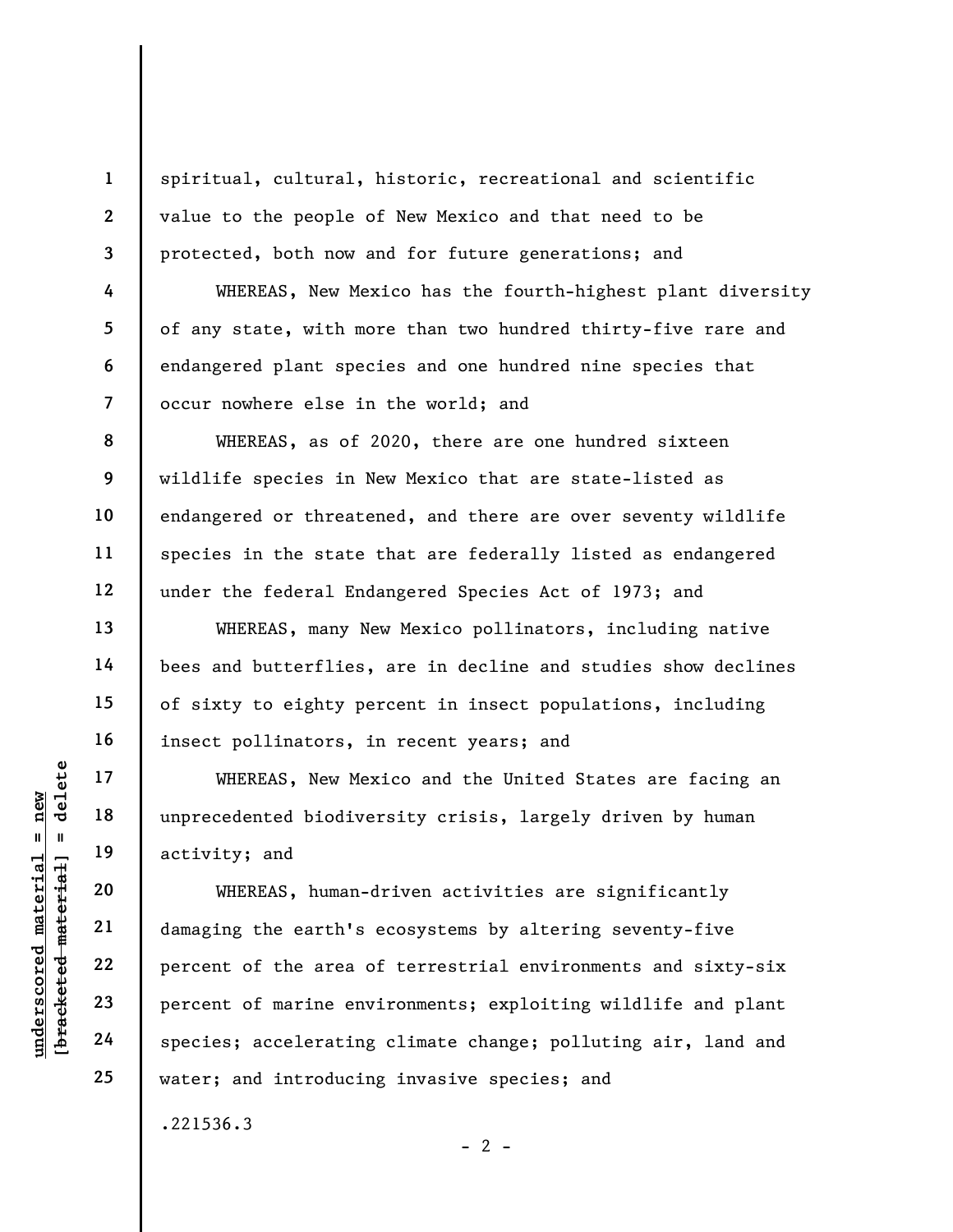WHEREAS, human-driven activities are threatening approximately one million species with extinction in the coming decades, causing population sizes of wild species to decline by an average of sixty-eight percent for mammals, birds, fish, amphibians and reptiles, including loss of nearly three billion birds in North America since 1970; and

WHEREAS, coordination at a global, national, regional, state and local scale is necessary to address the biodiversity crisis; and

WHEREAS, the decline of biodiversity disproportionately impacts indigenous and other communities that rely on nature for essential services, including Native Americans, who offer unique perspectives and traditional ecological knowledge critical to preserving biodiversity; and

underscored material = new [bracketed material] = delete WHEREAS, communities of color, low-income communities, tribal communities and other populations that have been systematically and deliberately targeted for siting environmentally degrading activities and excluded from conservation efforts face disproportionate impacts from biodiversity loss; and

WHEREAS, there is no coordinating policy to maximize the effectiveness of the federal government's conservation efforts and collaboration with the states, local governments, tribes, private landowners and other nongovernmental stakeholders; and

WHEREAS, the United States should play a leading role on .221536.3

1

2

3

4

5

6

7

8

9

10

11

12

13

14

15

16

17

18

19

20

21

22

23

24

25

 $-3 -$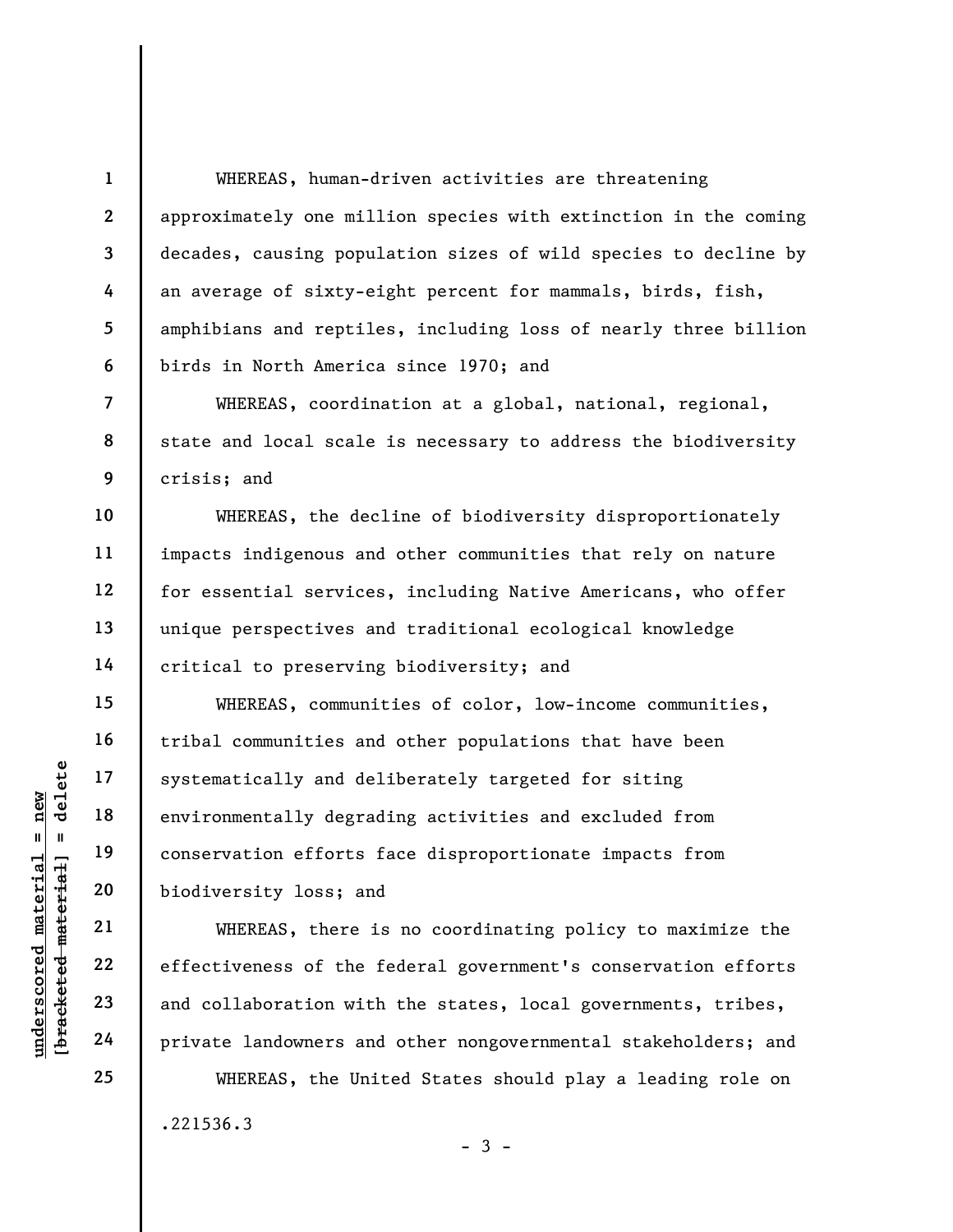the international stage in addressing the biodiversity crisis, yet, unlike most other countries, the United States does not have a national biodiversity strategy as part of the intergovernmental science-policy platform on biodiversity and ecosystem services;

NOW, THEREFORE, BE IT RESOLVED BY THE LEGISLATURE OF THE STATE OF NEW MEXICO that the legislature call on the federal government to:

understand<br>
understand material species and<br>
understand material parameters, new continues and<br>
understand<br>
the federal trust oblightness<br>
21<br>
understand<br>
22<br>
understand<br>
24<br>
significant public in<br>
state agencies, include<br> A. establish a national biodiversity strategy to ensure the conservation and restoration of the biodiversity of the United States; secure and restore the ecosystem services provided by nature for current and future generations; set necessary goals for protecting biodiversity in the coming decades; promote social equity and justice in the conservation of the country's biodiversity; coordinate the actions of federal agencies to advance the conservation of biodiversity; promote collaboration among the federal, state, local and tribal governments, nongovernmental stakeholders, civil society and international partners to advance conservation; and honor the federal trust obligations to tribal nations and Native Americans; and

B. develop the national biodiversity strategy with significant public input and in collaboration with federal and state agencies, including those in New Mexico, tribes, communities of color, low-income communities, private

- 4 -

.221536.3

1

2

3

4

5

6

7

8

9

10

11

12

13

14

15

16

17

18

19

20

21

22

23

24

25